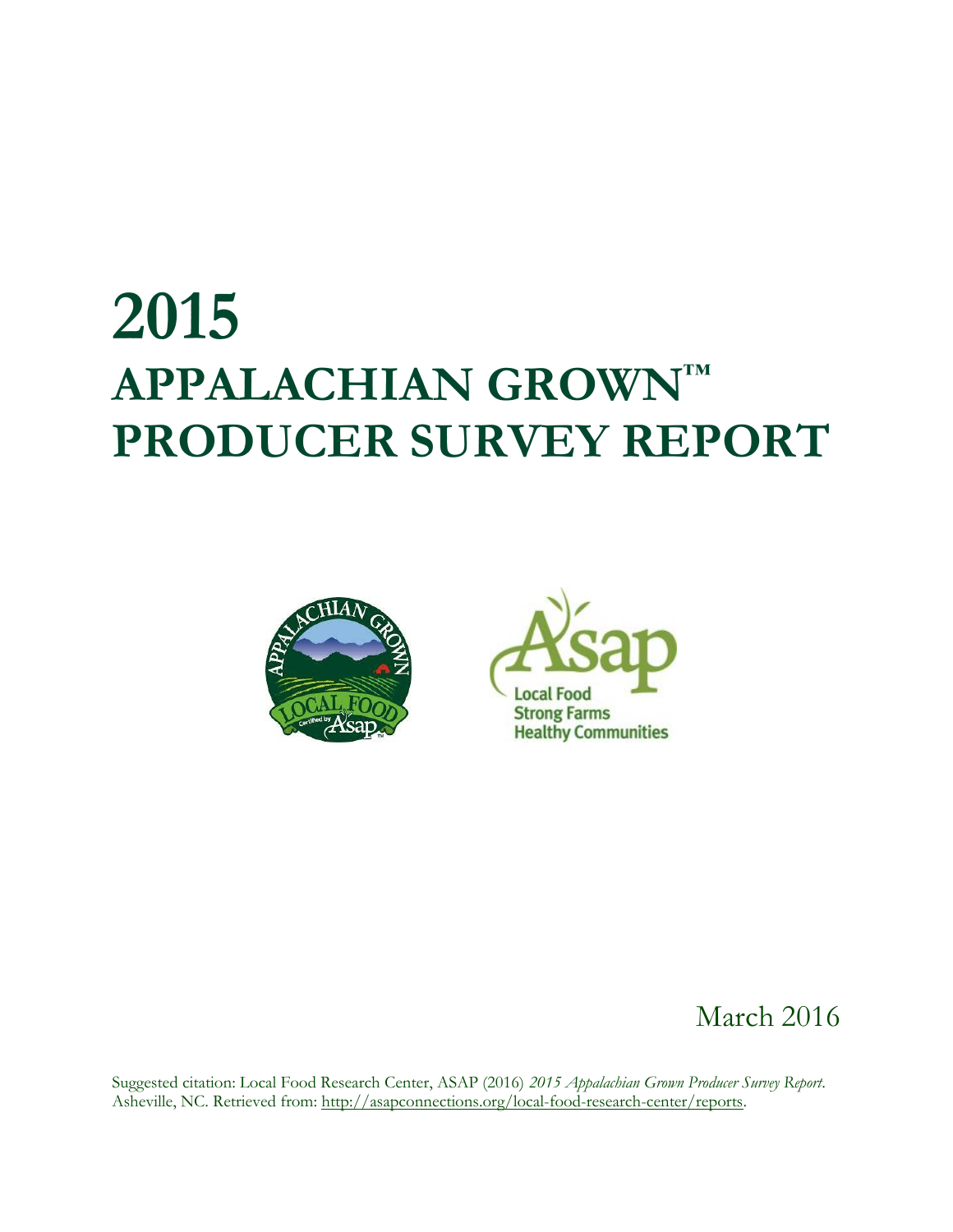## **CONTENTS**

|                                            | 3  |
|--------------------------------------------|----|
| About the Appalachian Grown Program        |    |
| The 2015 Appalachian Grown Producer Survey |    |
| Key Findings                               |    |
|                                            | 6  |
|                                            | 7  |
|                                            | 9  |
|                                            | 9  |
|                                            | 11 |
|                                            | 13 |
|                                            | 14 |
|                                            | 15 |
|                                            | 15 |
|                                            | 16 |
|                                            | 17 |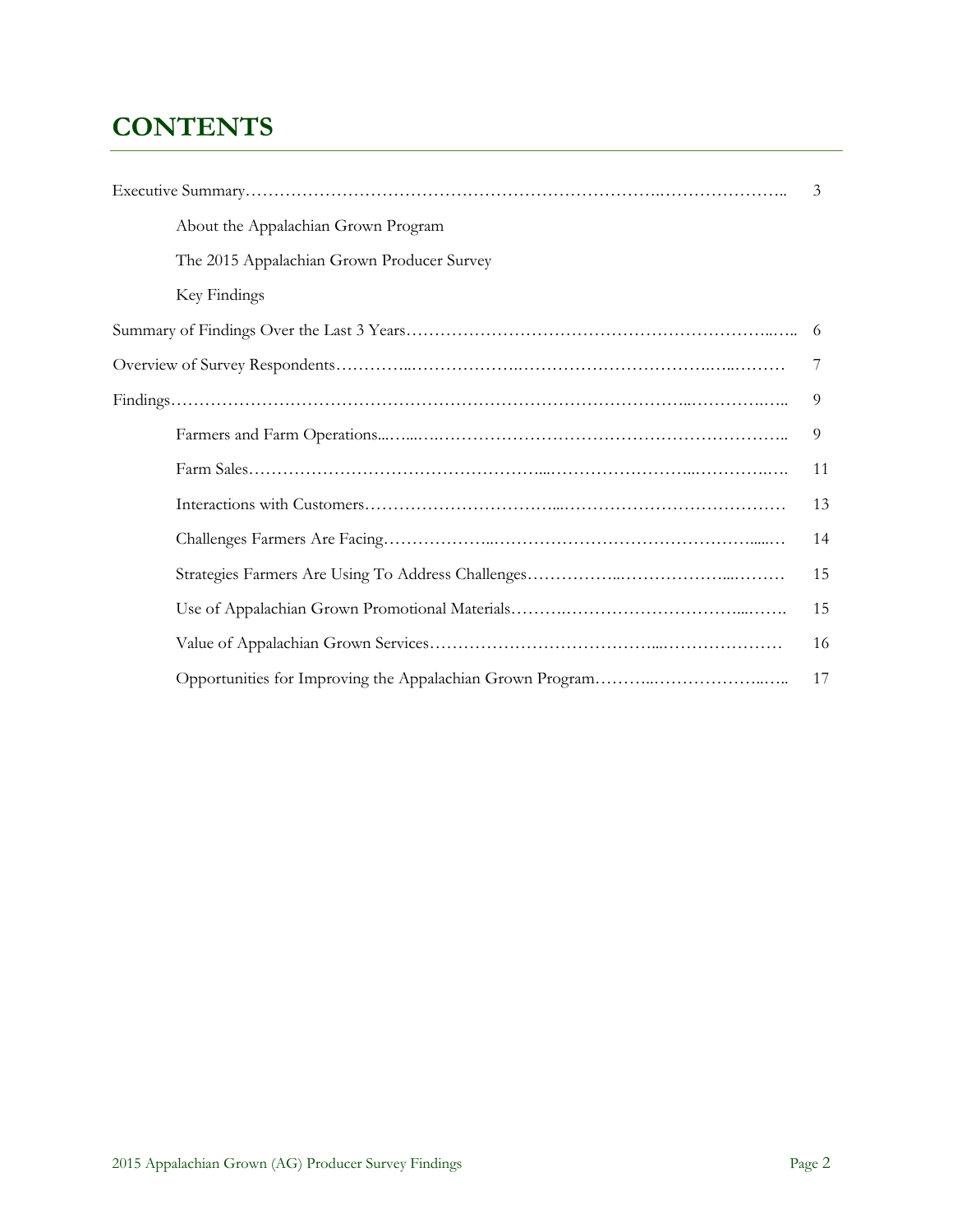## **EXECUTIVE SUMMARY**

#### **About the Appalachian Grown Program**

ASAP's mission is to help local farms thrive, link farmers to markets and supporters, and build healthy communities through connections to local food. In our mission to support Southern Appalachian farms and build a local food system, ASAP developed the Appalachian Grown program in 2007 with the goals of expanding local markets by area farmers and providing a way for the public to easily identify products from local farms.

Appalachian Grown (AG) is a branding program for farms, tailgate markets, retailers, and wholesalers that certifies food and agricultural products grown or raised on farms in Western North Carolina and the Southern Appalachian Mountains. This region includes 60 Appalachian counties in North Carolina, Georgia, South Carolina, Tennessee, and Virginia. Appalachian Grown means Certified Local. Appalachian Grown is a trusted label that helps buyers and shoppers know when they are spending their dollars to the benefit of local family farms and communities. When consumers see the AG logo – at stores, restaurants, tailgates, and other businesses – they know they're buying fresher foods that support family farms, strengthen the local economy, preserve rural culture, and protect the region's natural beauty.

#### **In 2015, 762 farms were Appalachian Grown certified.**

#### **The 2015 Appalachian Grown Producer Survey**

Every year since the Appalachian Grown program was founded, a survey has been sent to all AG farms to help us understand the experiences of farmers, assess the impact of program services and support, and gather feedback to be used to shape the program's future direction.

In March 2016, this annual online survey was sent to the 711 AG certified producers for whom we had a valid email address. The survey opened March 9, 2016 and closed March 25, 2016. A total of **222** out of the 711 producers completed the survey, a response rate of **31%**.

This report contains the findings from the 2015 Appalachian Grown Producer Survey and a summary of selected survey results over the last three years.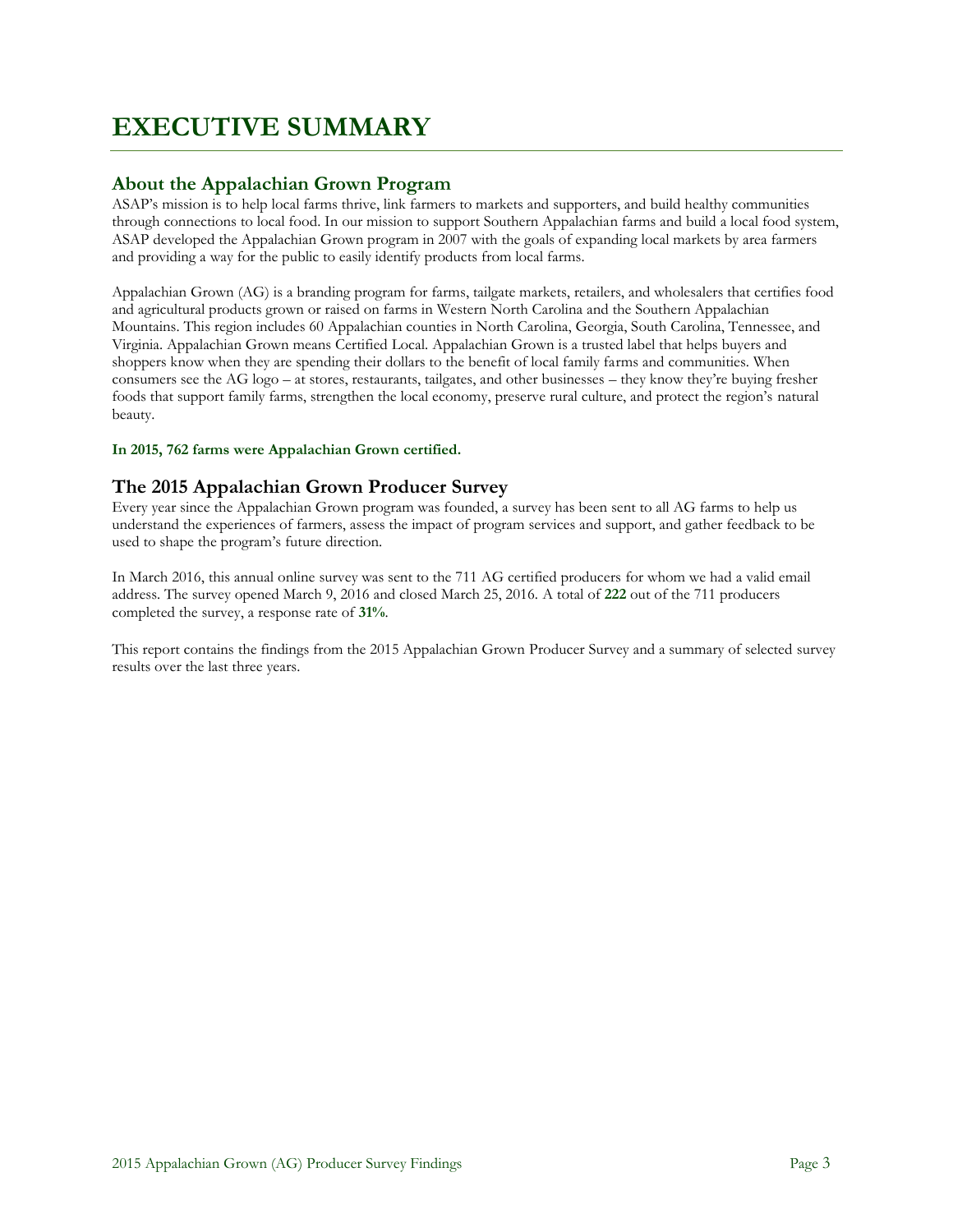## **KEY FINDINGS**

#### **Farmers and Farm Operations**

- Appalachian Grown (AG) farmers are younger than the average farmer: 46% are younger than 55 compared to 38% nationally.<sup>1</sup>
- AG farmers are twice as likely to be beginning farmers than the average farmer: 54% of farmers have been farming for 10 years or less compared to the national average of 25%.<sup>2</sup>
- AG farmers are more likely to be women: 53% of AG farmers are women compared to 30% of farm principle operators nationally.<sup>1</sup>

#### **Farm Sales**

 $\overline{a}$ 

- **\*** Farmers are using AG materials to brand their products: 47% of farmers' total sales were identified as AG (with labeling, boxes, twist ties, signage, etc.).
- Most farmers report that there are more market outlets available to them in 2015 compared to 2014: 53% indicated that they believe there are more market outlets to sell their farm products in 2015 than there were in 2014.

#### **Interactions with Customers**

- **\*** Farmers are making changes to their growing practices based on feedback received from customers: 25% indicated that they have made changes such as growing different products based on customer preferences and using more sustainable growing practices.
- Farmers are making changes to the types of products that they offer based on feedback received from customers: 58% indicated that they have made changes.
- Average farm acreages in 2016 remained steady at 54.6 acres.
- AG farms come in all shapes and sizes: the number of farm acres in production (including grazing and foraging lands) range from 1/10 of an acre to 500 acres.

 Restaurants are the biggest area of increased sales: 29% reported that their sales to restaurants increased from 2014 to 2015.

• Customers want to know where the farm is located: farmers indicated that customers are most often asking about the location of the farm, the type(s) or variety of product(s) that are available, whether farmers grew the food that they are selling, and farmers' production/growing practices.

<sup>1</sup> USDA NASS, 2012 Census of Agriculture. Retrieved from:

https://www.agcensus.usda.gov/Publications/2012/Online\_Resources/Highlights/Farm\_Demographics/.5 <sup>2</sup> USDA NASS, 2012 Census of Agriculture. Retrieved from:

https://www.agcensus.usda.gov/Publications/2012/Online\_Resources/Highlights/Beginning\_Farmers/.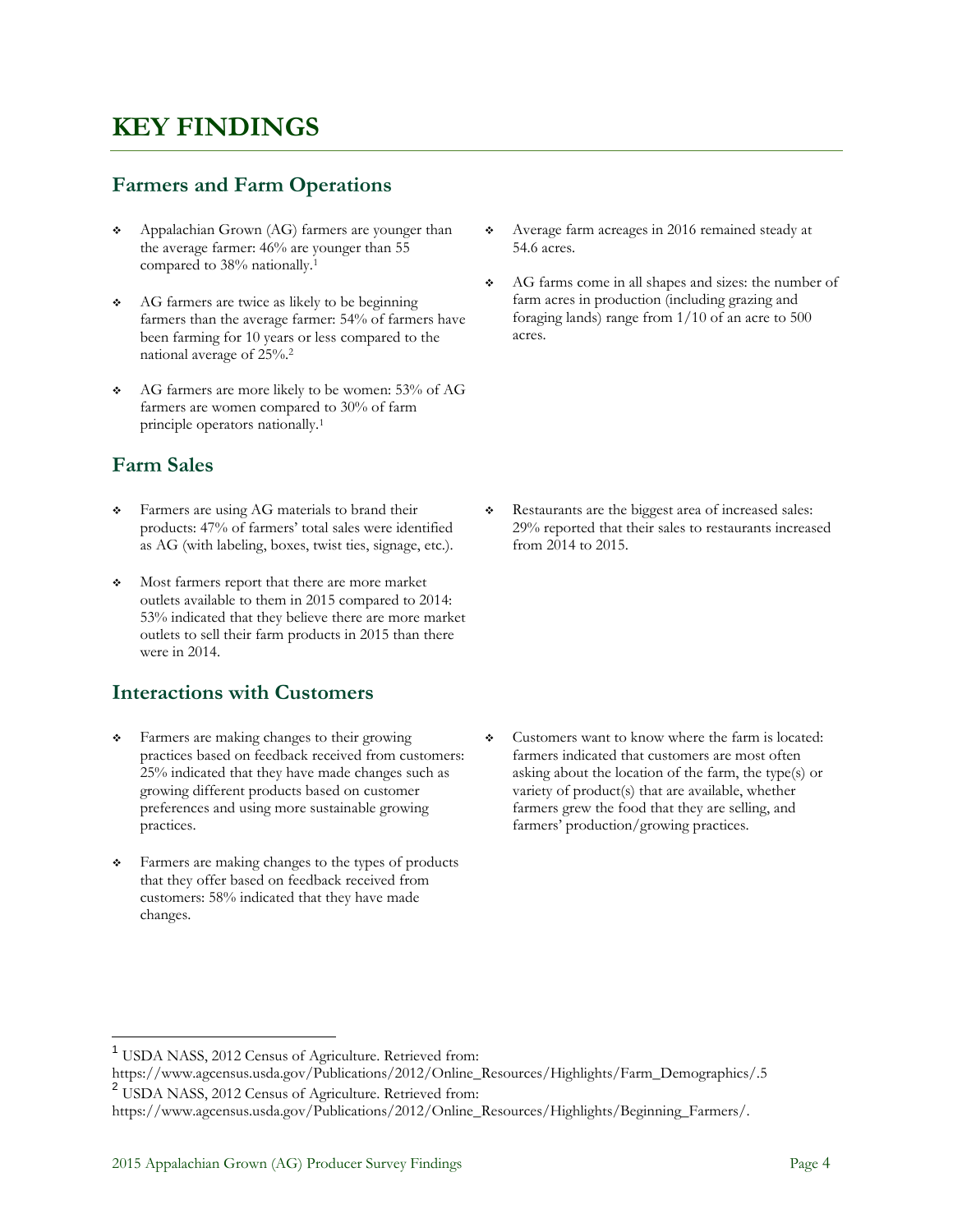#### **Challenges Farmers Are Facing**

 The top three challenges identified by farmers are: 1) the need to educate consumers on topics including the benefits of buying local products, the true cost of farming, and the seasonality of products available 2) determining a fair price for products and 3) competition with other growers.

#### **Strategies Farmers Are Using to Address Challenges**

- Farmers value building and maintaining relationships with buyers/customers: 80% indicated that this is a high priority for addressing the challenges that they face.
- Farmers promote the healthfulness of their products: 73% indicated that this is a high priority.

#### **Value of Appalachian Grown Services**

 Farmers rank the cost share program as the most valuable service that ASAP provides: 91% who have participated in the cost share program indicated that it is very valuable or valuable.

#### **Importance of Appalachian Grown Promotional Materials**

 Farmers consider AG promotional materials to be very important in helping to increase sales: 85% who have used the AG logo indicated that it is very important or important.

- Farmers are challenged by the time it takes to produce, market, sell, and distribute/transport their products and by the high cost of farming.
- Farmers are committed to selling their products in multiple market outlets: 50% indicated that this is a high priority.

 Farmers report that the Local Food Guide is important for increasing farm sales: 82% who have used the Local Food Guide indicated that it is very important or important.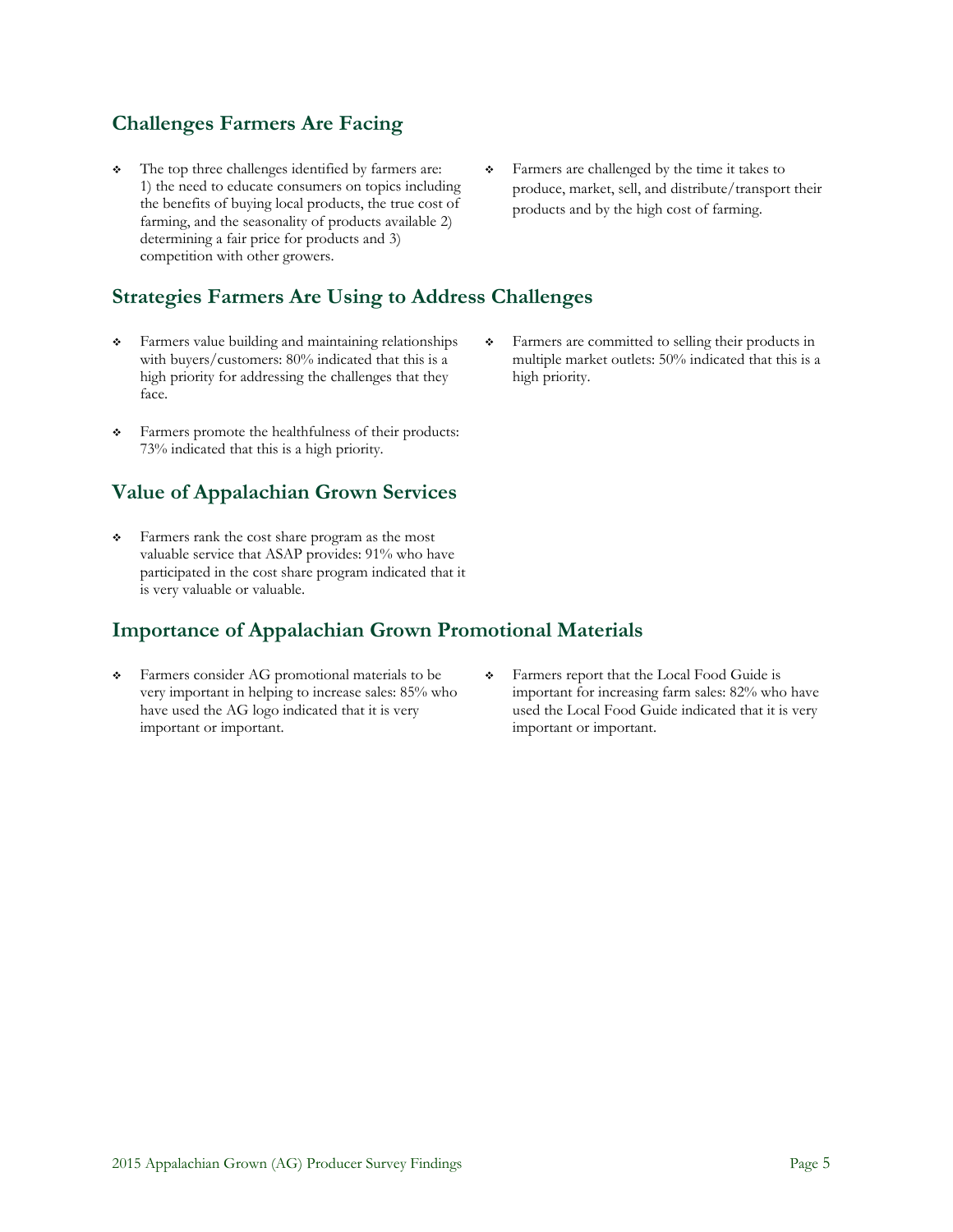## **SUMMARY OF KEY FINDINGS OVER THE LAST 3 YEARS**

|                                                                                       | 2013      | $20\overline{14}$ | 2015      |
|---------------------------------------------------------------------------------------|-----------|-------------------|-----------|
| <b>Farmers and Farm Operations</b>                                                    |           |                   |           |
| % of respondents who have been farming for 10 years or less                           | Not.      | 52%               | 53.5%     |
|                                                                                       | available | $n = 230$         | $n = 209$ |
| % of respondents who fit the USDA's definition of a limited resource farm             | 61%       | 40%               | 38%       |
|                                                                                       | $n = 203$ | $n = 230$         | $n = 210$ |
| % of respondents currently growing or have grown tobacco                              | 17%       | 14%               | 15%       |
|                                                                                       | $n = 225$ | $n = 249$         | $n = 187$ |
| % of respondents who are former tobacco quota holders                                 | 17%       | 16%               | 18%       |
|                                                                                       | $n = 225$ | $n = 249$         | $n = 187$ |
| % of respondents growing on former tobacco land                                       | 29%       | 22%               | 30%       |
|                                                                                       | $n = 223$ | $n = 249$         | $n = 186$ |
| Average farm acreage                                                                  | 54.6      | 53.6              | 54.6      |
|                                                                                       | $n = 210$ | $n = 227$         | $n = 200$ |
| Average # of farm acres in production (including grazing and foraging lands)          | 27.9      | 30.5              | 37.88     |
|                                                                                       | $n = 201$ | $n = 222$         | $n = 188$ |
| <b>Farm Sales</b>                                                                     |           |                   |           |
| % of respondents who indicated that there are fewer market outlets available in the   | $5\%$     | $5\%$             | $4\%$     |
| current year than in the previous year                                                | $n = 218$ | $n = 234$         | $n = 212$ |
| Average % of respondents' sales that were sold to local markets (within approximately | 77%       | 81%               | 77%       |
| 100 miles of Asheville)                                                               | $n = 166$ | $n = 191$         | $n = 186$ |
| <b>Interactions With Customers</b>                                                    |           |                   |           |
| % of respondents who reported that their customers specifically asked for AG          | 28%       | 20%               | 68%       |
| certified products                                                                    | $n = 227$ | $n = 255$         | $n = 218$ |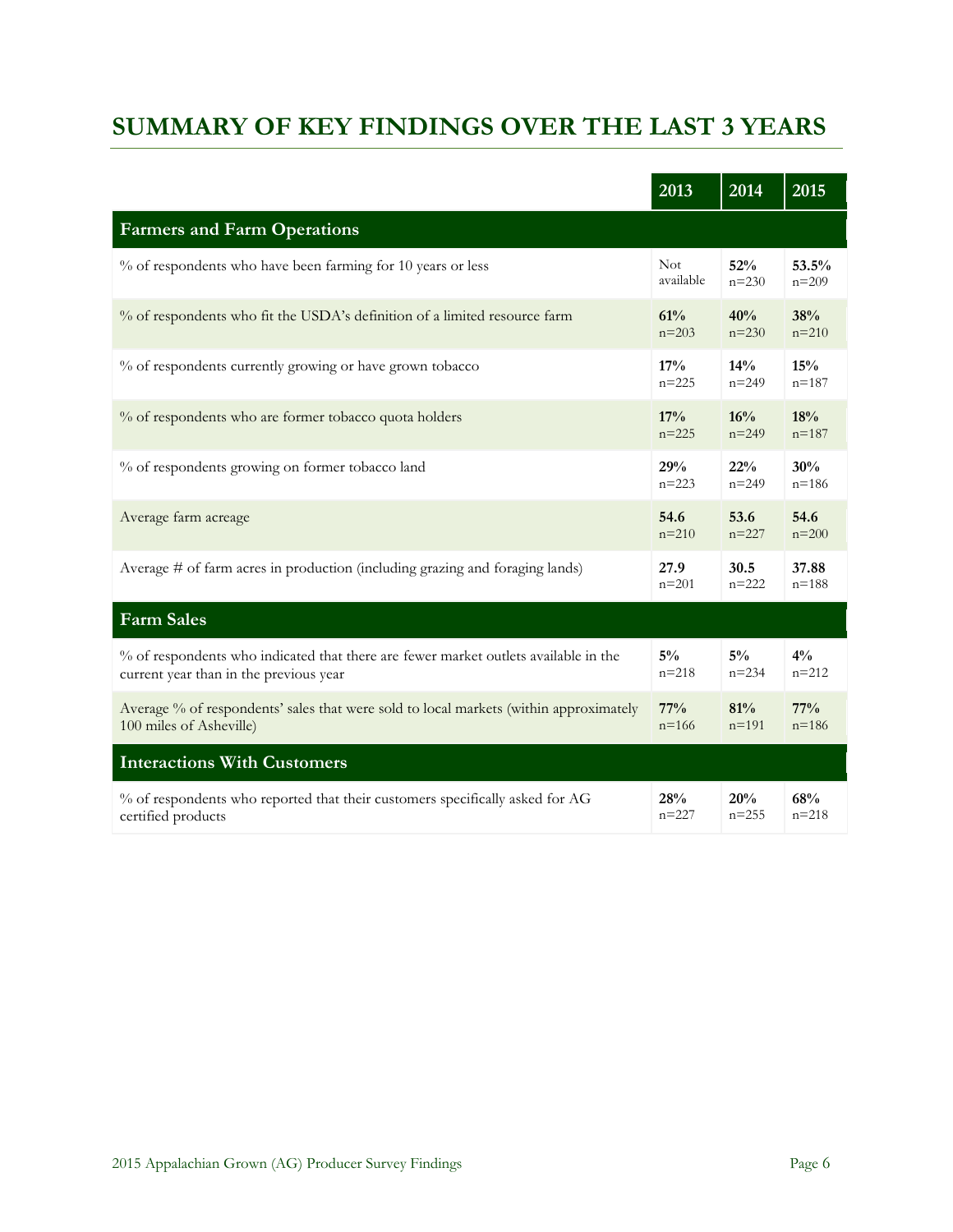## **OVERVIEW OF SURVEY RESPONDENTS**



#### **Race/Ethnicity**

**(n=184)**

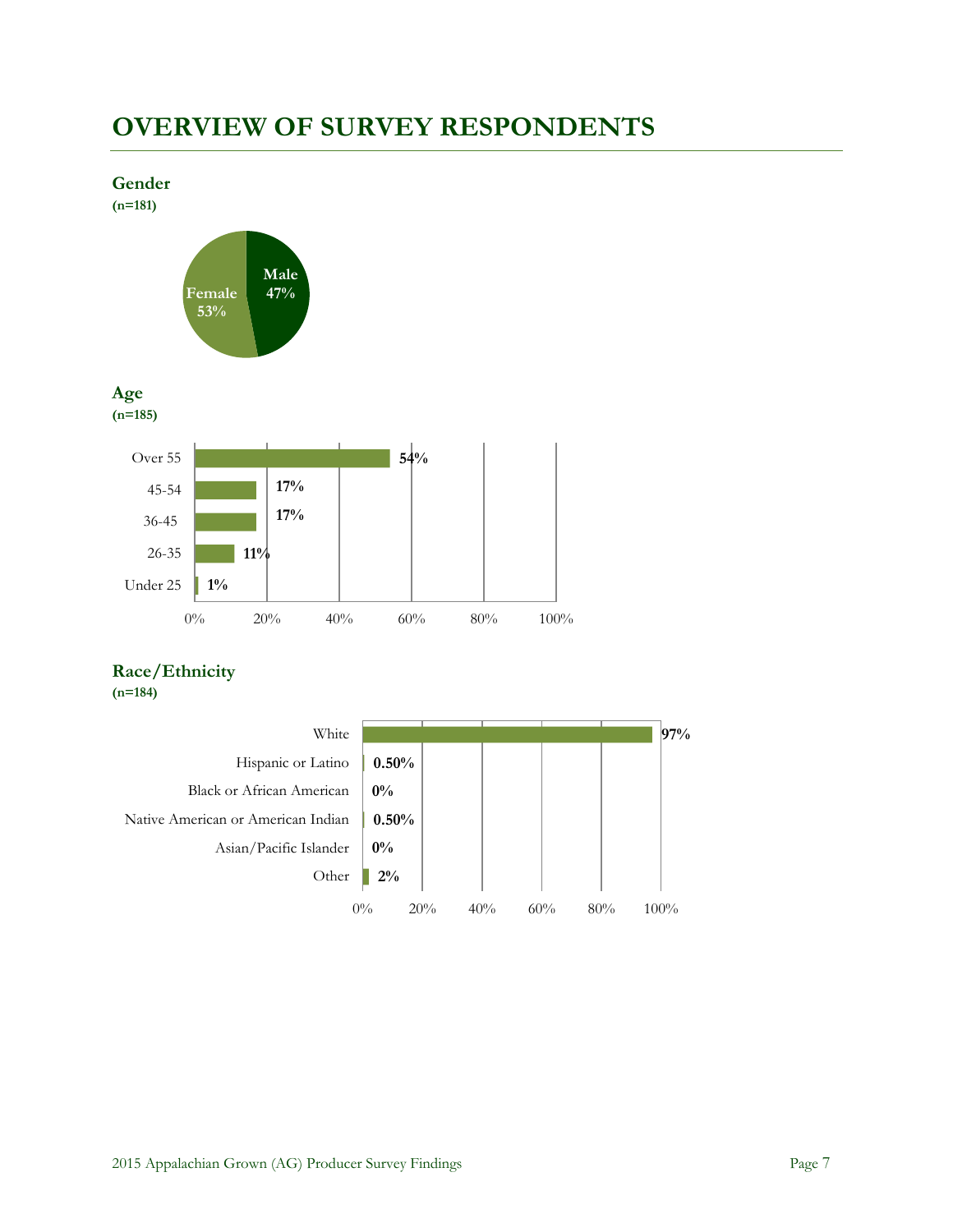#### **Farm Location**

**(n=202)**

| County    | $\mathbf n$    |
|-----------|----------------|
| Alleghany | 2              |
| Anderson  | 1              |
| Ashe      | 11             |
| Avery     | 8              |
| Blount    | $\mathbf{1}$   |
| Buncombe  | 34             |
| Burke     | $\overline{4}$ |
| Caldwell  | $\overline{2}$ |
| Carter    | $\mathbf{1}$   |
| Cherokee  | 4              |
| Clay      | 3              |
| Fannin    | 1              |
| Graham    | $\overline{4}$ |
| Hawkins   | 1              |
| Haywood   | 15             |
| Henderson | 19             |
| Jackson   | $\overline{4}$ |
| Jefferson | 1              |
| Knox      | 4              |

| County       | n              |
|--------------|----------------|
| Macon        | 7              |
| Madison      | 16             |
| McDowell     | 6              |
| Mitchell     | 2              |
| Oconee       | $\overline{2}$ |
| Pickens      | $\overline{4}$ |
| Polk         | 5              |
| Rabun        | $\overline{2}$ |
| Rutherford   | 5              |
| Spartanburg  | 1              |
| Swain        | 3              |
| Transylvania | 7              |
| Washington   | $\overline{2}$ |
| Watauga      | 13             |
| Wilkes       | 2              |
| Wythe        | $\overline{2}$ |
| Yancey       | 8              |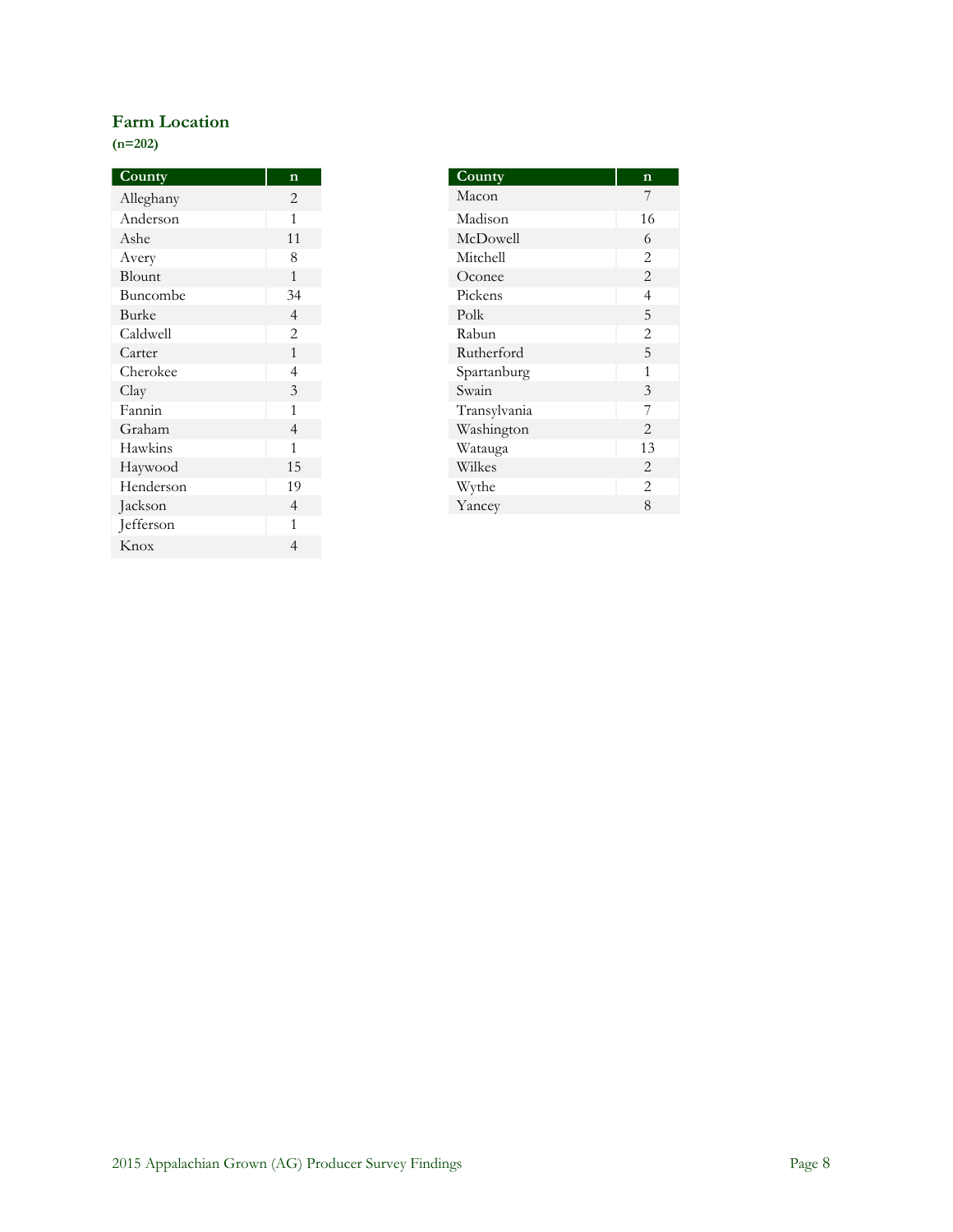## **FINDINGS**

#### **Farms and Farm Operations**





## **38% of farmers fit the definition of a Limited Resource Farm (n=210)**

A Limited Resource Farmer, Rancher, or Forest Owner is a person with direct or indirect gross farm sales not more than \$173,600 (for FY 2016) in each of the previous two years AND a person with a total household income at or below the national poverty level for a family of four (\$24,250) or less than 50% of county median household income in each of the previous two years.

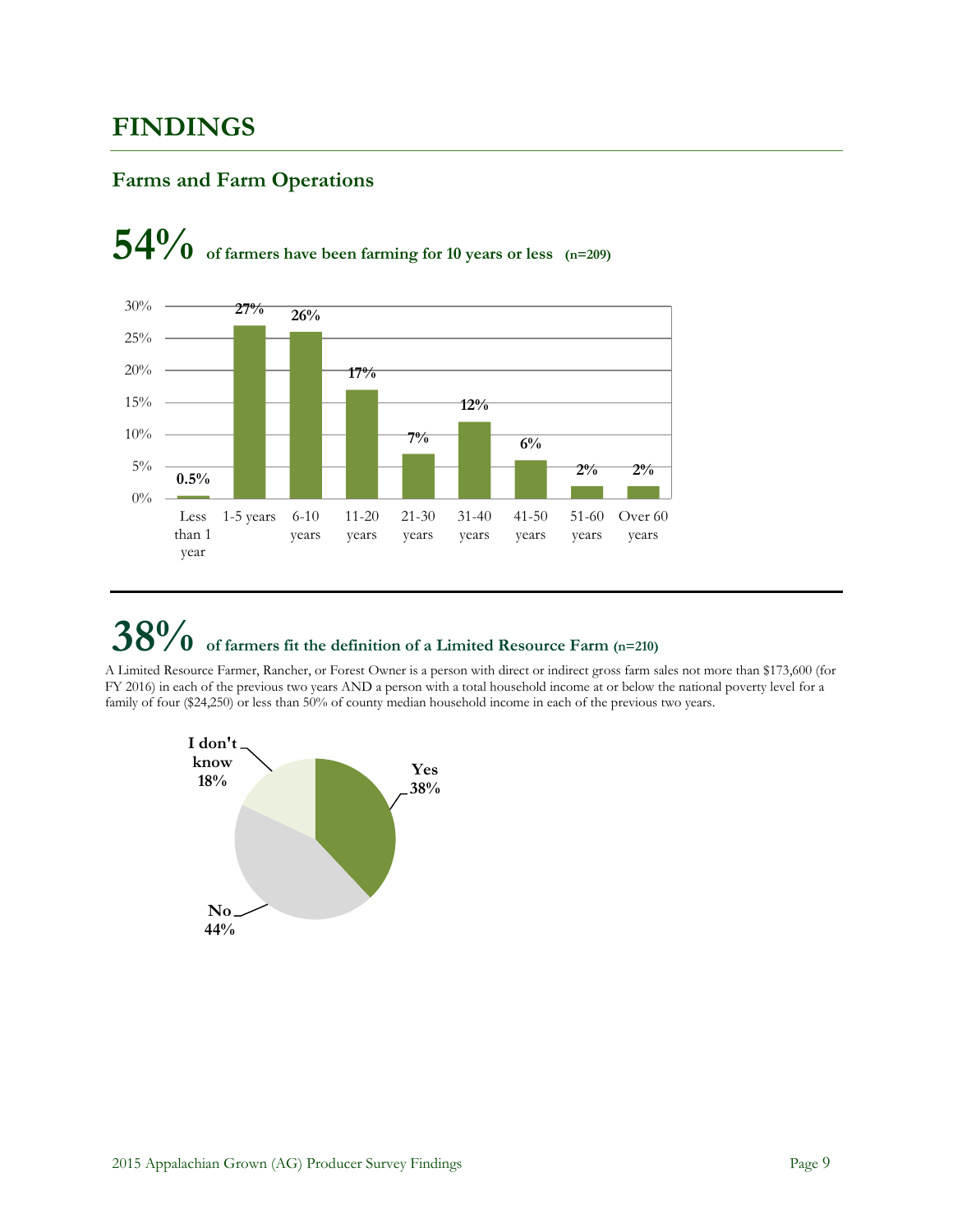## **15% of farmers are growing or have ever grown tobacco (n=187)**









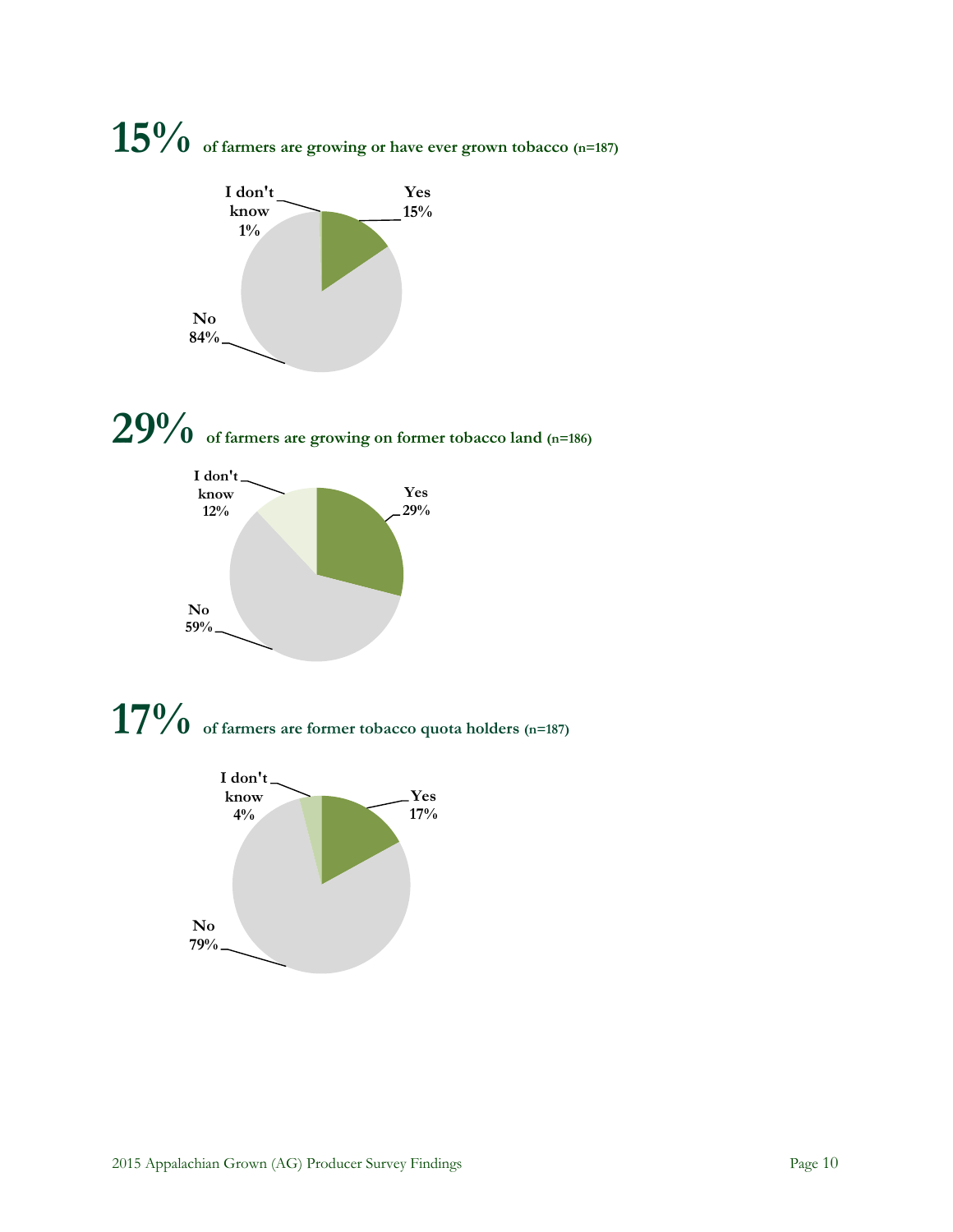#### **Farm Sales**

## **53% of farmers believe there are more market outlets to sell their products in 2015 than in 2014 (n=212)**



#### **Farmers experienced an increase in sales for multiple markets from 2014 to 2015 (n=201)**





| "Other"               | $\mathbf n$    |
|-----------------------|----------------|
| Farmers markets       | 23             |
| Direct to consumer    | 5              |
| On farm               | 4              |
| <b>Breweries</b>      | 3              |
| Online                | $\mathfrak{D}$ |
| Private events        | $\mathfrak{D}$ |
| Festivals             | $\mathfrak{D}$ |
| Farm store            | $\mathcal{L}$  |
| Roadside farm stand   | 2              |
| Hard cider producers  |                |
| Florists              | 1              |
| Farm to table dinners |                |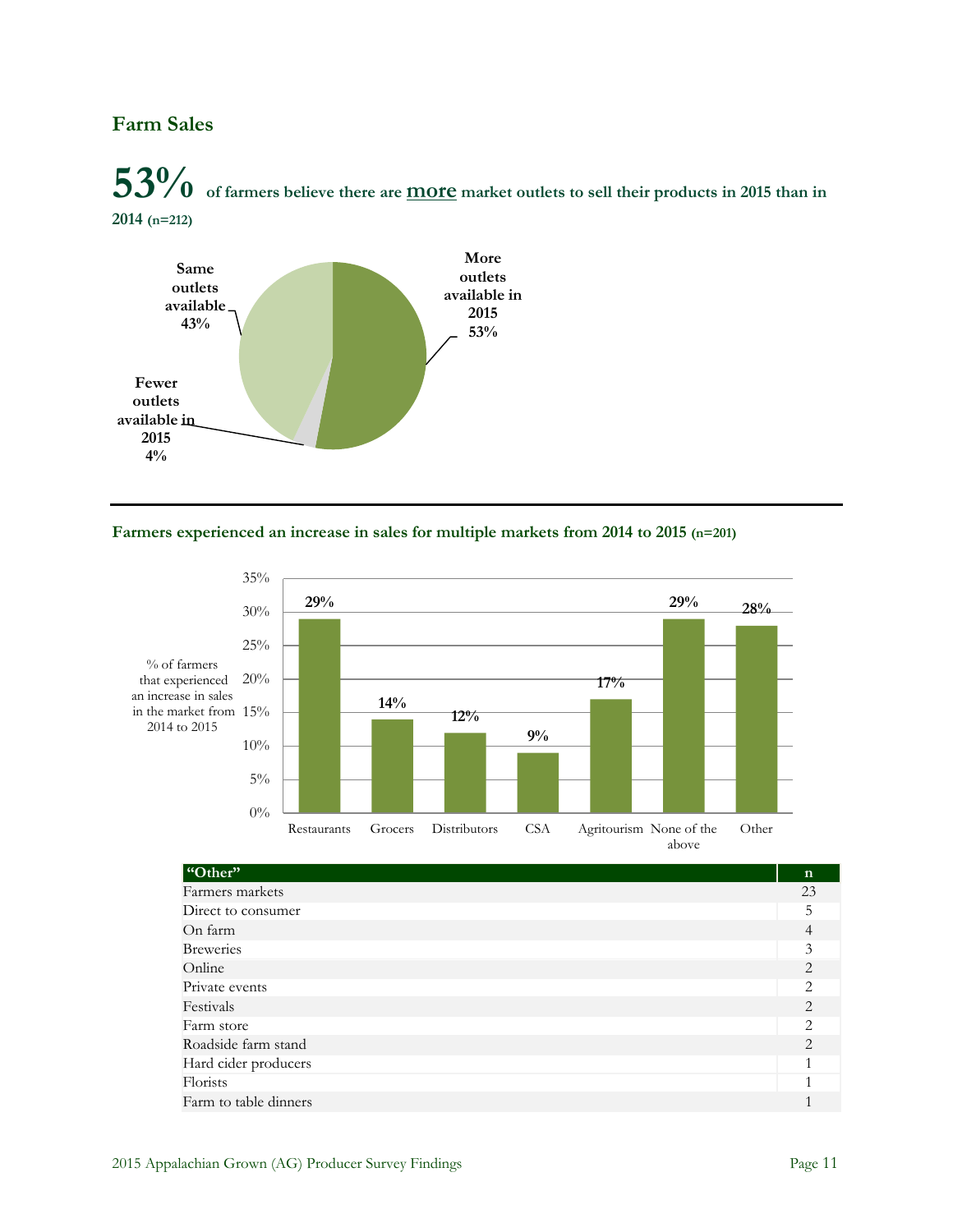#### **Interactions with Customers**





**Most often, customers are asking farmers about the types or variety of products that the farmer has available and the location of the farm.**

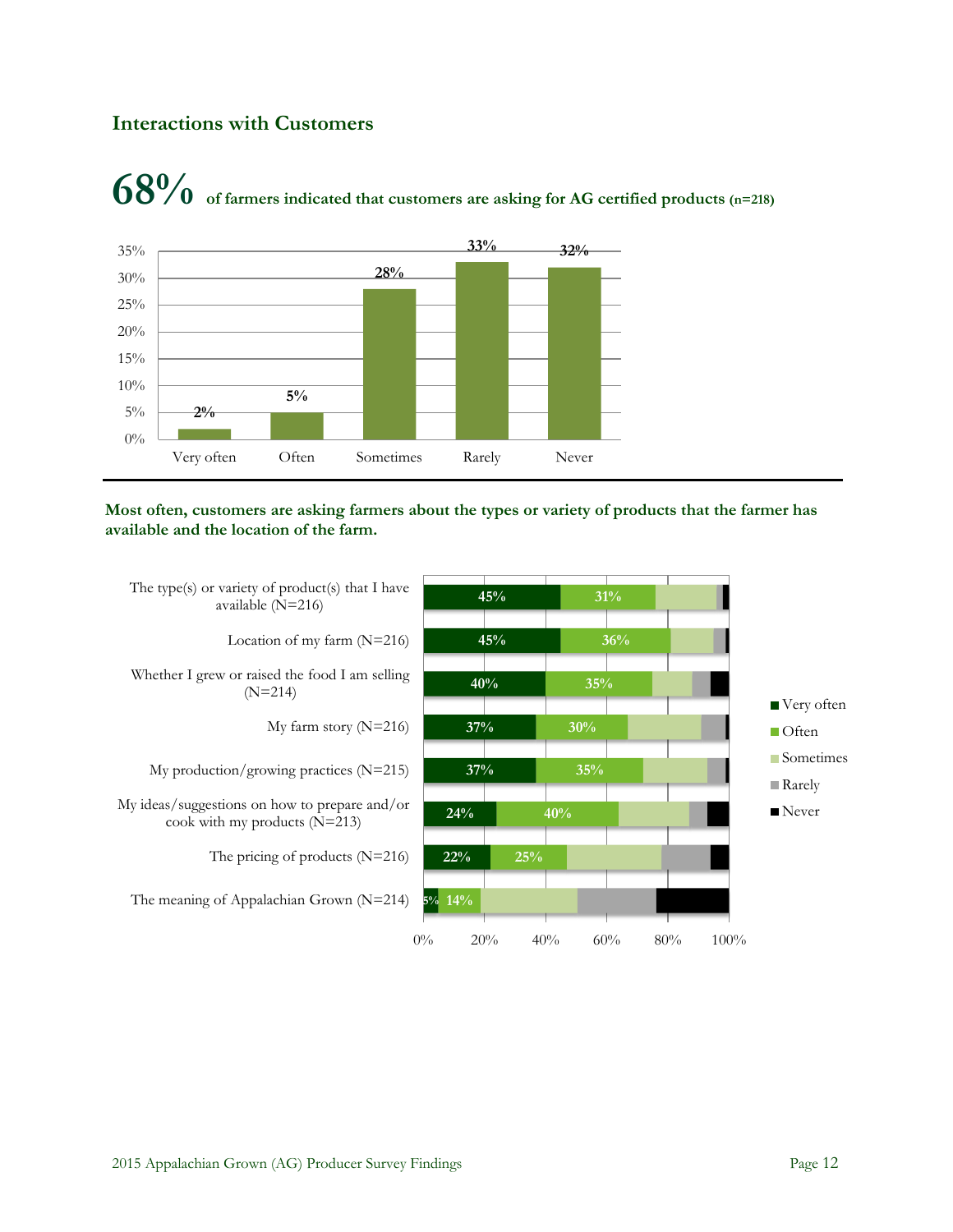**25% of farmers have made changes to their growing practices based on feedback from customers (n=216)**



## **58% of farmers have made changes to the types of products they offer based on feedback from customers (n=214)**



| <b>Changes to Growing Practices</b> | n |
|-------------------------------------|---|
| Began to choose products based on   |   |
| customers preferences               |   |
| Began using sustainable growing     |   |
| practices                           |   |
| Expanded our product offerings      | 5 |
| Made changes to feed                | 5 |
| Increased productivity              | 3 |
| Began offering grass-fed beef       | 3 |
| Changed pest control methods        | 3 |

| <b>Changes to Growing Practices</b>                        | n        | <b>Changes to Types of Products Offered</b> |
|------------------------------------------------------------|----------|---------------------------------------------|
| Began to choose products based on<br>customers preferences |          | Grow/offer more varieties                   |
| Began using sustainable growing<br>practices               | $^{(1)}$ | Grow/make more of requested items           |
| Expanded our product offerings                             |          | Offer different cuts of meat                |
| Made changes to feed                                       |          | Adjust quantity of products grown/produced  |
| Increased productivity                                     |          | Make changes to packaging                   |
| Began offering grass-fed beef                              |          | Offer unique varieties/niche products       |
| Changed pest control methods                               |          | Offer more value-added products             |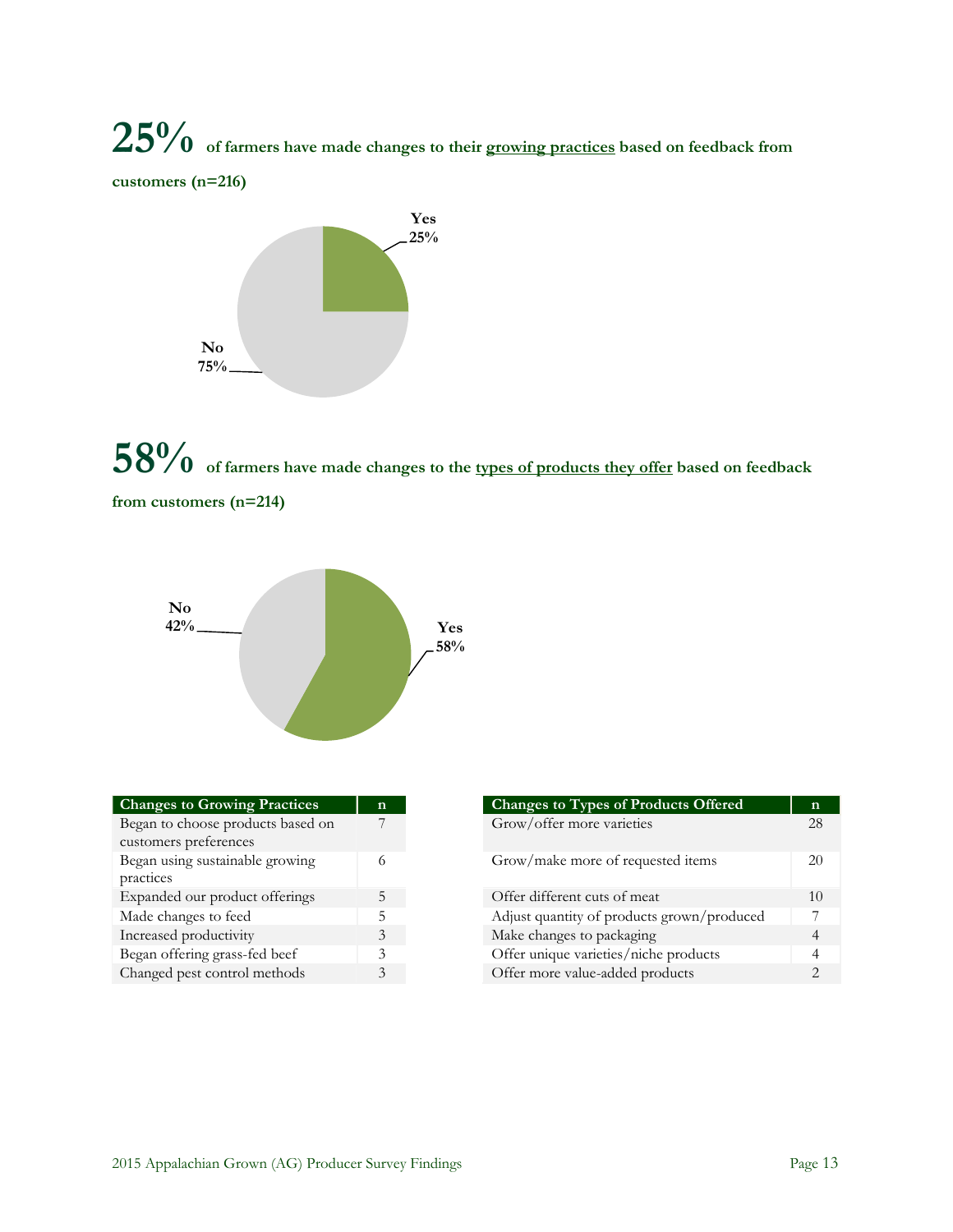### **Challenges Farmers Are Facing**

| <b>Emergent Themes</b>                                                                | <b>Illustrative Quotes</b>                                                                    |
|---------------------------------------------------------------------------------------|-----------------------------------------------------------------------------------------------|
| Consumer education, knowledge about the<br>benefits of buying local, seasonality, and | "Educating the public on my product."                                                         |
| sustainable growing practices $(n=11)$                                                | "General public knowledge of farming and food<br>production is low."                          |
| Determining a fair price for products $(n=11)$                                        | "Pricing. Making sure we are getting what the<br>produce is worth."                           |
| Competition with other growers $(n=10)$                                               | "Competing with farmers who don't grow all that<br>they sell but who lead people to believe." |
| Time/time management $(n=10)$                                                         | "Time management. The need to be on the farm<br>and be at the market at the same time."       |
| <b>Transportation/delivery</b> $(n=9)$                                                | "Transportation of products."                                                                 |
| Other challenges                                                                      |                                                                                               |
| Marketing/promotions                                                                  | High cost of farming                                                                          |
| Determining quantity to grow/produce                                                  | Unpredictable consumer interests/preferences                                                  |
| Selling at a local market                                                             | Oversaturation of markets                                                                     |
| Labor                                                                                 | Location                                                                                      |
| Price distortion                                                                      | Storage of products                                                                           |
| Misleading information being shared by some growers                                   | Having consistent products                                                                    |
| Climate change/weather                                                                | Insects/pests                                                                                 |
| Processing                                                                            | Connecting to consumers                                                                       |
| High demand                                                                           | Offering variety                                                                              |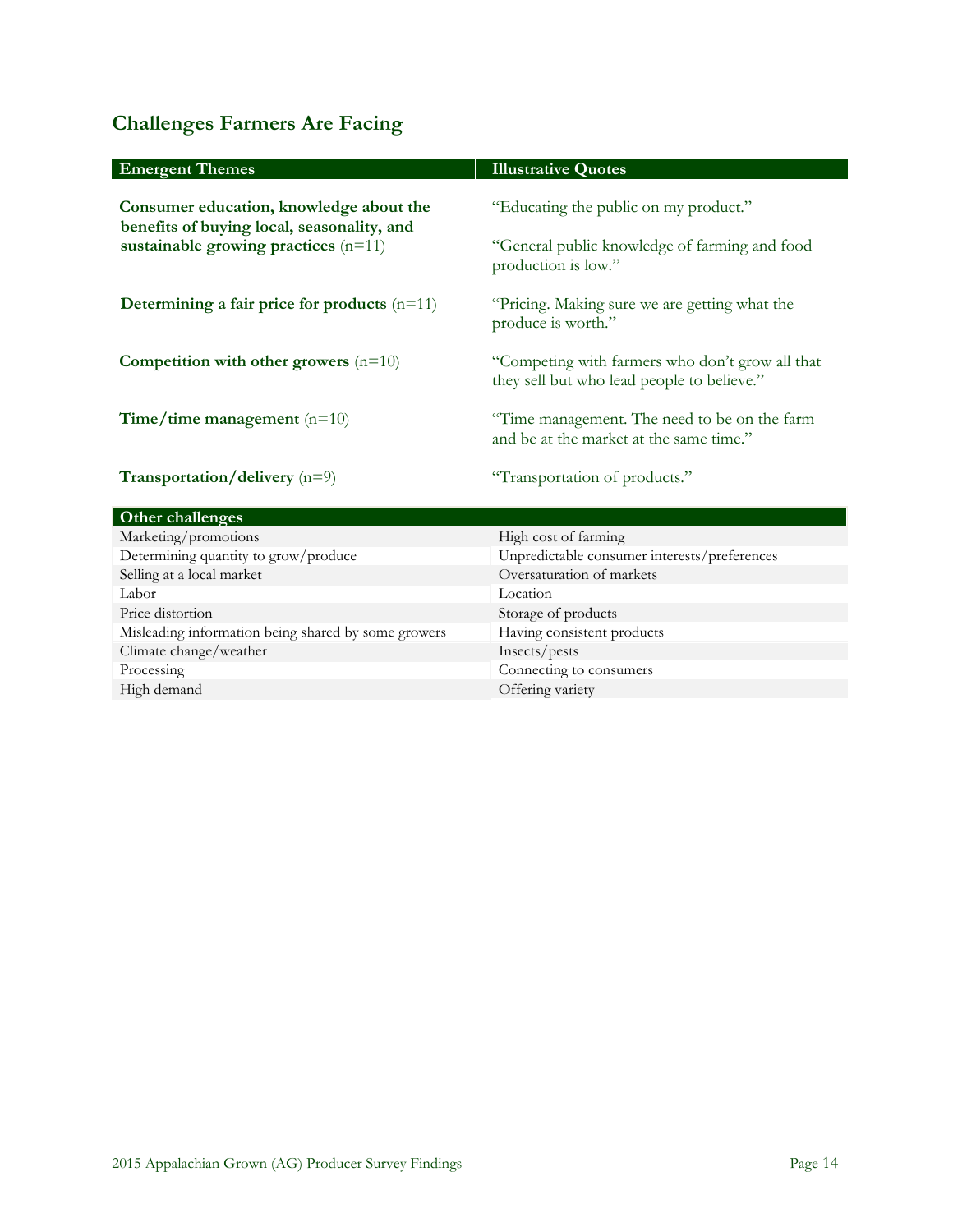#### **Strategies Farmers Are Using to Address Challenges**

**Farmers are using various strategies to address the challenges of growing for and selling to local markets.**



#### **Use of Appalachian Grown Promotional Materials**

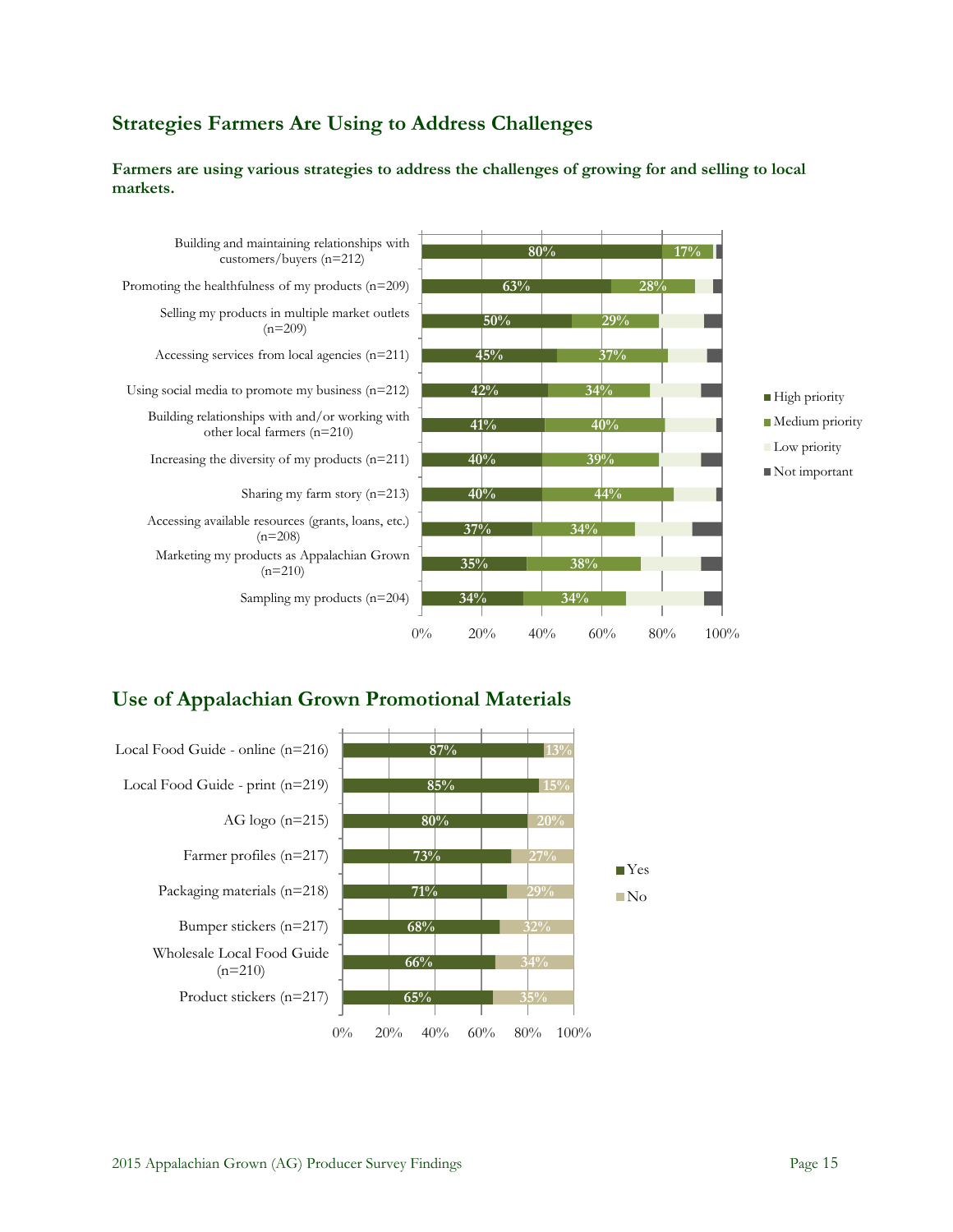**The Appalachian Grown logo is the most important promotional material in helping to increase sales, followed by branded packaging materials (n=220)**



Percent of respondents who ranked promotional material as "very important"

#### **Value of Appalachian Grown Services**

Through its Appalachian Grown program, ASAP provides assistance to farmers on topics ranging from marketing to understanding the requirements for vending at a farmers market. ASAP also offers cost share support to Appalachian Grown certified farms and tailgate markets in North Carolina to be used in the promotional of locally grown food, through support from the North Carolina Tobacco Trust Commission. Additionally, ASAP hosts several annual events to help farmers build more sustainable and profitable farm businesses. This includes the Farm Tour and the Business of Farming conference.

Farmers were asked to rank each of the services/programs offered through the Appalachian Grown program from very valuable to not valuable.



Percent of respondents who ranked service as "very valuable"